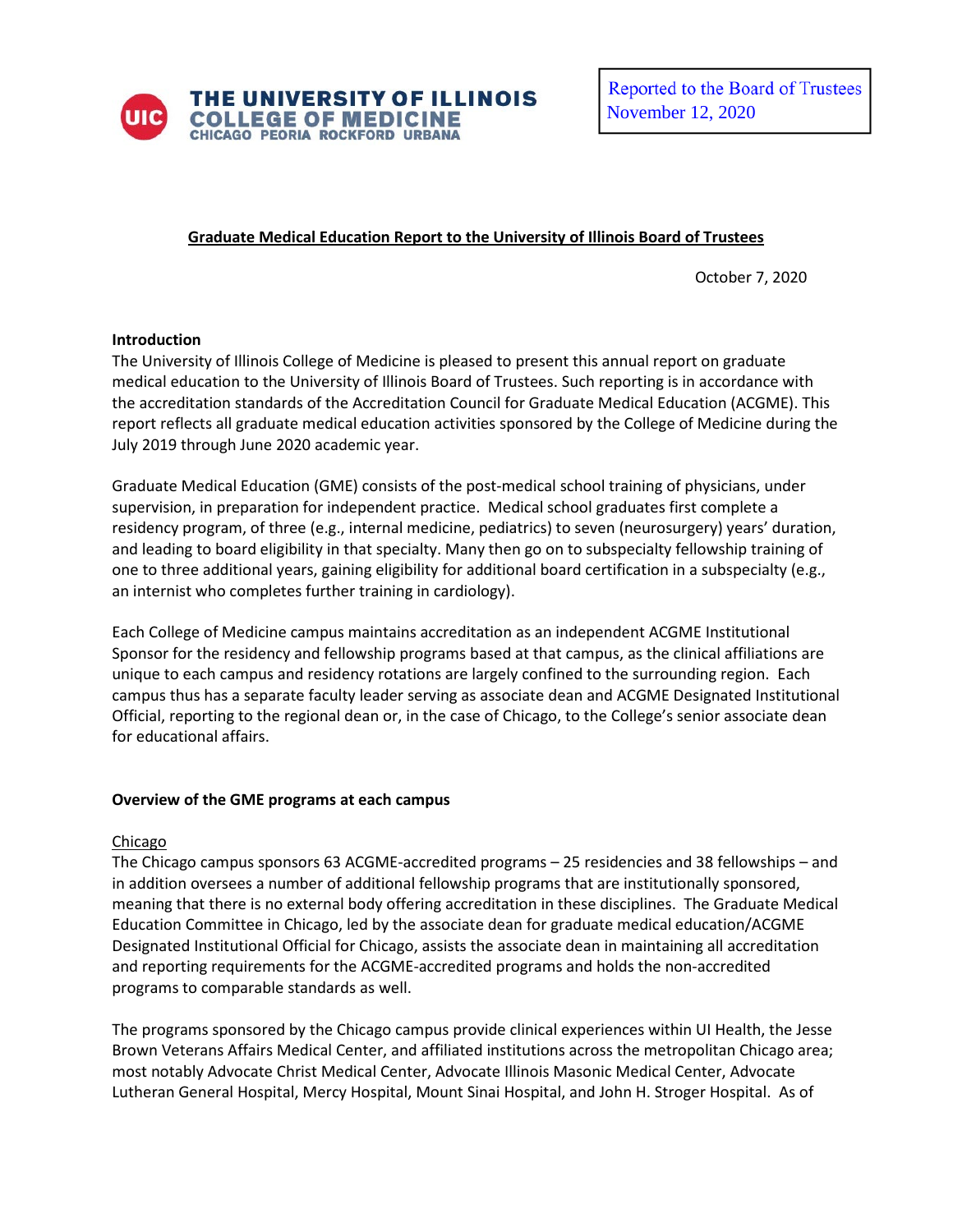June 30, 2019, a master affiliation agreement was signed with OSF Little Company of Mary Hospital, and the first clinical rotations for residents and fellows have begun. All our programs are based at UI Health, with rotations to these other hospitals providing a variety of experiences to complement those at UI Health, with four exceptions:

- The Metro Group Hospitals' general surgery residency and a related surgical critical care fellowship, managed in collaboration with several of our affiliates and distinct from the general surgery program at UI Health;
- A third general surgery program at Mount Sinai Medical Center;
- An internal medicine residency, again separate from the UI Health program, at Advocate Christ Hospital.

Sixty-two of the 63 residency and fellowship programs in Chicago that are subject to accreditation by the Accreditation Council on Graduate Medical Education (ACGME) have maintained continued accreditation, and no individual programs are on probation. The general surgery residency at Mount Sinai Medical Center carried "continued accreditation with warning" status this past academic year (and has since undergone a site visit on September 22<sup>nd</sup>, 2020, with decision pending). The Reproductive Endocrinology and Infertility fellowship program had its accreditation withdrawn at the beginning of the academic year. Following significant discussion with all parties, the decision was made not to appeal the decision. Additionally, the Vascular Interventional Radiology program voluntarily withdrew its status, in keeping with a national shift in the structure for training programs in the field.

Five programs underwent ACGME site visits during the course of the year, resulting in continued accreditation for all. In addition, the College's status as Institutional Sponsor for all ACGME-accredited programs conducted at UI Health and other major affiliates was reaffirmed in January 2020. Three new citations regarding the provision of oversight were received and are actively being addressed or have previously been rectified. (The ACGME will conduct a site visit for Institutional Accreditation on October 13th, 2020).

The Graduate Medical Education office took on new leadership in AY 2019-2020. Abigail Litwiller, MD was appointed associate dean for graduate medical education and ACGME Designated Institutional Official in November, succeeding Dr. Henry Dove. Ms. Gia Mac was then appointed senior director of the Office of Graduate Medical Education.

Significant work has been done over the last 10 months to ensure that our programs and institution remain in good standing. Over 11 special reviews of programs have been performed to date, with another ten scheduled for the next two months. The goal of the Special Reviews is to provide support and assistance with continuous quality improvement for programs involved. The Graduate Medical Education Committee (GMEC) was restructured to include two new subcommittees to assist in oversight of programs, as well as the educational programs provided by the GME office: the Annual Oversight Committee (AOC) and Educational Development Subcommittee (EDS), respectively. The Resident Forum was revamped in order to ensure greater resident participation and feedback. The COM Anti-Racism Urgent Action Committee (ARUAC) included a subcommittee for Resident Recruitment and Concerns. The DIO serves as co-chair for the subcommittee which is charged with improving the overall recruitment efforts for underrepresented in medicine candidates through bias mitigation and targeted recruitment, as well as improving the inclusivity of our ongoing work environment through resource development and mentoring.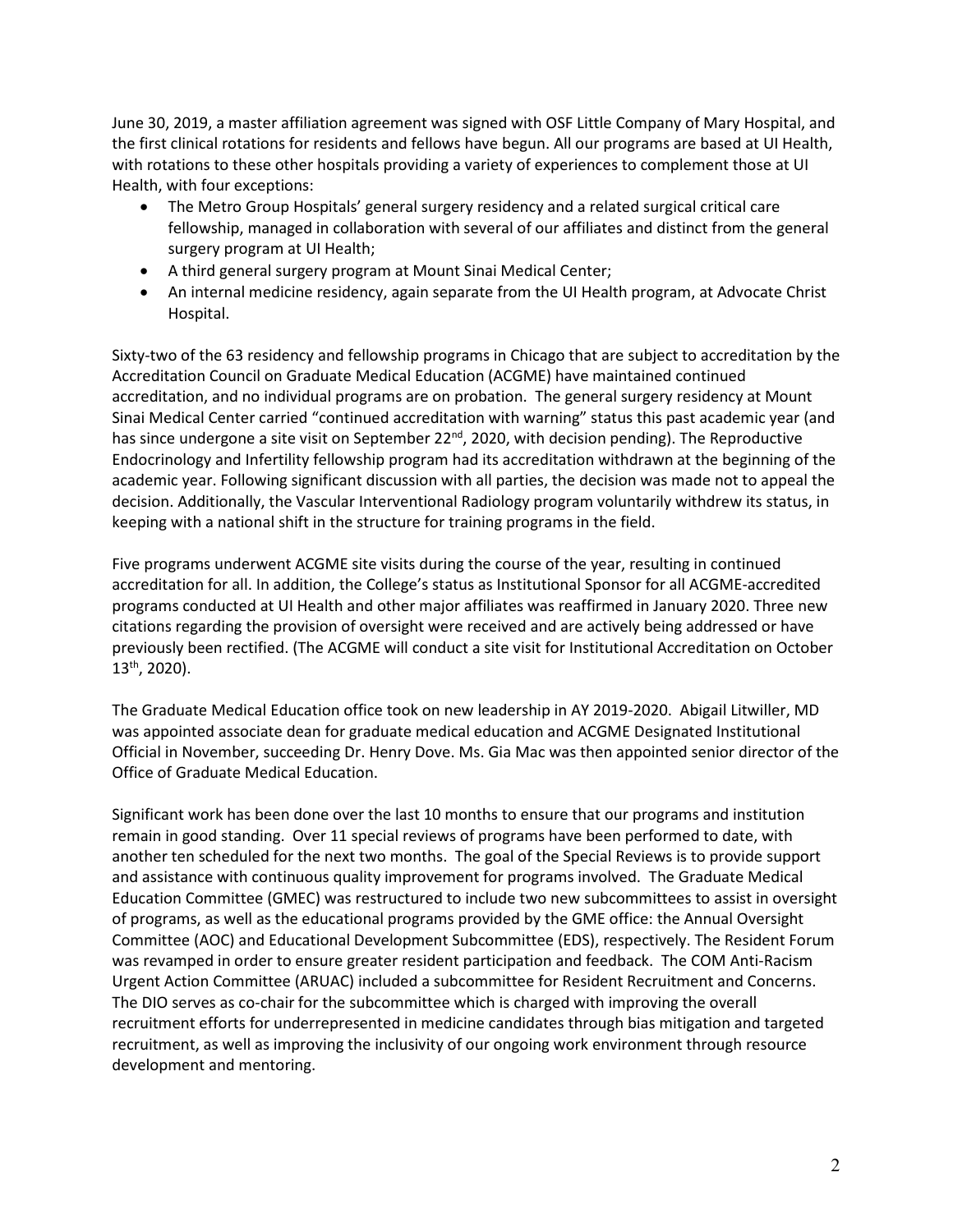The Chicago campus programs entered ACGME's Stage 3 pandemic response classification on March 28, 2020. This followed the UIH declaration of emergency status on March 11, 2020 and the cessation of elective cases on March 16, 2020. The Stage 3 response included contraction and cohorting of inpatient services, telehealth outpatient visits, and reassignment of residents and fellows to support COVIDforward services. UIH and several of our affiliates generously provided hazard pay to the residents/fellows. During this period, the associate dean/DIO held weekly calls with program directors for well-being checks of programs, faculty, and learners and systematic updates of hospital and program response, and additional meetings with department heads, program directors, and chief residents leading the frontline response to ensure proper oversight as it relates to resident coverage. The intensive efforts at UIH to provide real-time education and updates through in-person/virtual training, an intranet page dedicated to COVID-19, daily COVID-19 updates, well-being resources and a COVID-19 Social-Emotional Resources Guide were also routinely shared with residents, program coordinators, and program directors. The Stage 3 pandemic response ended on May 25, 2020. Programs continue to adapt to the ongoing challenges that the COVID pandemic has brought to our training institutions.

## Peoria:

The University Of Illinois College Of Medicine campus at Peoria now sponsors 20 ACGME accredited programs – 13 residencies and 7 fellowships. All programs, with the exception of those with initial accreditation status, are fully accredited with no encumbrances. In addition, the campus oversees 4 additional fellowships not eligible for ACGME accreditation. These fellowships are in the areas of family medicine obstetrics, emergency medicine ultrasound, breast imaging, and simulation.

Francis J. McBee-Orzulak, MD was named associate dean for graduate medical education and ACGME Designated Institutional Official for the Peoria campus in fall 2019, succeeding Thomas Santoro, MD. The College's collaboration with its two major clinical affiliates - Unity Point Methodist Medical Center (psychiatry and family medicine) and OSF St Francis Health Care (all other disciplines) – is overseen by the Joint Oversight Committee for Academic Programs (JOCAP). Both clinical affiliates are co-located with the College of Medicine buildings in central Peoria, and strongly committed to the educational mission of the College.

The vascular and interventional radiology fellowship is closing, effective July 2020, and has been replaced by an independent interventional radiology residency. This is in keeping with a national shift in the structure for training programs in the field. Two new fellowships - in neonatology, and pediatric hospital medicine – have received initial ACGME accreditation and are recruiting fellows to begin July 2021.

Two additional new programs are planned, a fellowship in pediatric critical care medicine at OSF St. Francis Medical center, and a second family medicine residency. The latter will be based at OSF, within the Department of Family Medicine and in partnership with OSF St. Joseph Medical Center in Bloomington. The pediatric critical care fellowship application is in process and recruitment of a program director for the new family medicine program is underway.

## Rockford

The Rockford campus sponsors three family medicine residency programs and one fellowship in hospice and palliative care medicine. The largest of the three residencies is based at Swedish American Hospital in Rockford; the second program utilizes Swedish American Hospital for the first residency year with the final two years based at Katherine Shaw Bethea Hospital in Dixon, Illinois. A third program, a rural